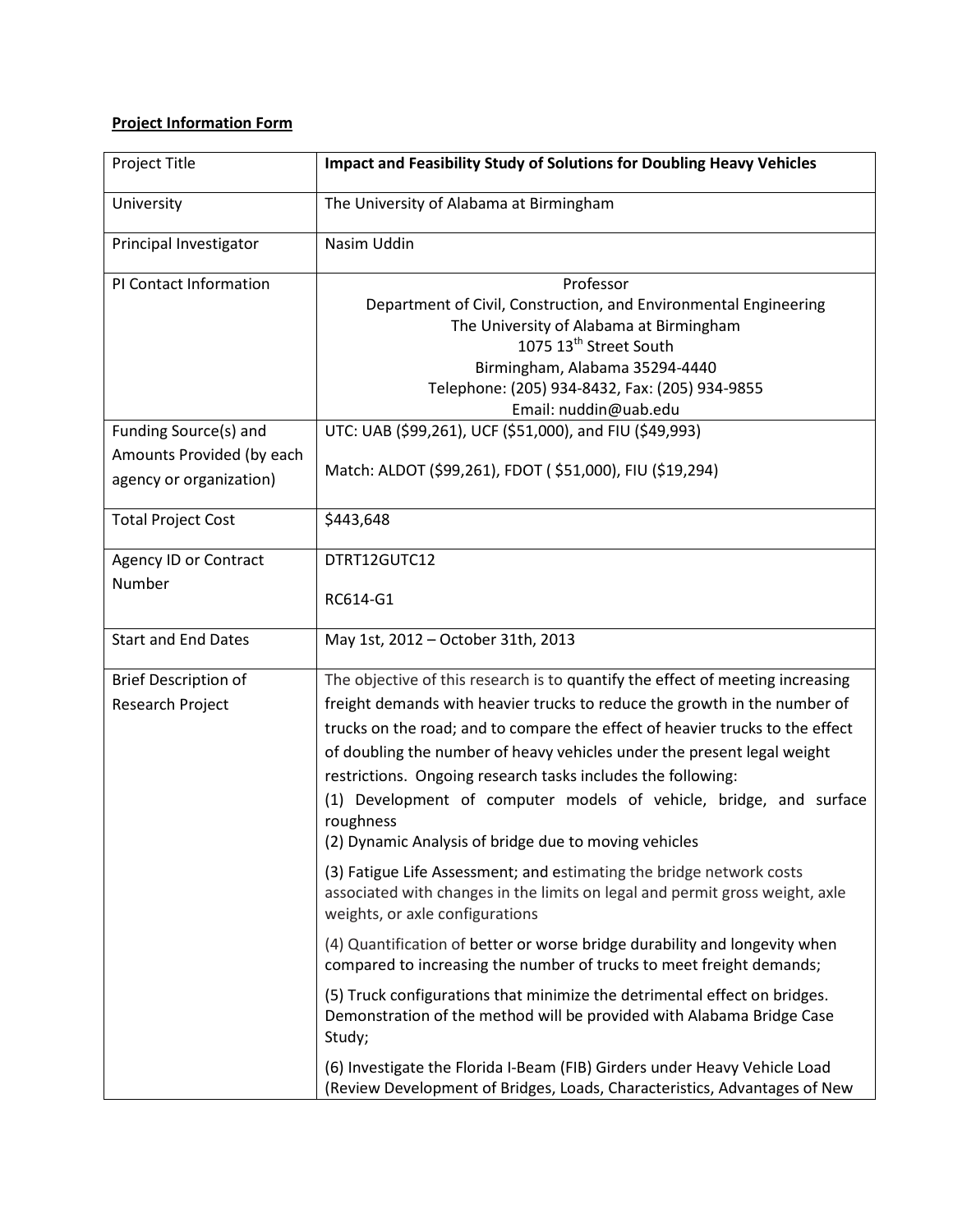|                                                                                                    | Bridges under given loads)                                                                                                                                                                                                                                                                                                                                                                                                                                                                                                                                                                                                                                                                                                                                                                                                                                                                                                                                                                                                                                                                                                                     |
|----------------------------------------------------------------------------------------------------|------------------------------------------------------------------------------------------------------------------------------------------------------------------------------------------------------------------------------------------------------------------------------------------------------------------------------------------------------------------------------------------------------------------------------------------------------------------------------------------------------------------------------------------------------------------------------------------------------------------------------------------------------------------------------------------------------------------------------------------------------------------------------------------------------------------------------------------------------------------------------------------------------------------------------------------------------------------------------------------------------------------------------------------------------------------------------------------------------------------------------------------------|
|                                                                                                    | (7) Development of FE Models of 3 Bridges (w/AASHTO & FIB Girders)<br>(Detailed Model Details, Evaluation, Load Rating Analysis)                                                                                                                                                                                                                                                                                                                                                                                                                                                                                                                                                                                                                                                                                                                                                                                                                                                                                                                                                                                                               |
| Describe Implementation of<br>Research Outcomes (or why<br>not implemented)<br>(Attach Any Photos) | $\triangleright$ A method to characterize the representative vehicle including the<br>gross vehicle weight and axle load over a return period of interest.<br>$\triangleright$ A method and tool to characterize the bridge population sensitive to<br>the load effect and fatigue<br>$\triangleright$ The simulation and code can be used for both steel girder<br>and prestressed concrete bridges; and for innovative bridge<br>solutions<br>The simulation and code can be used to investigate the<br>➤<br>effects of different span lengths<br>The simulation and code can be used to account for the<br>➤<br>different classes of road surface roughness<br>Investigate effect of dynamic loading including the impact increasing<br>➤<br>number of heavy vehicles and/or the vehicle weight limit on the<br>service life of bridges.<br>$\triangleright$ 2D and 3D simulation technique, and written MATLAB code<br>can be used to determine the static and dynamic responses<br>of bridges traveling on the bridge and for different<br>combination of truck loads; and different vehicle speeds on<br>the dynamic response of bridges |
|                                                                                                    | Significant results from the current quarter includes the following:<br>Task 1: Develop heavy vehicle-bridge interaction model to quantify the effect<br>of meeting increasing freight demands on bridges.<br>Derivations of equations of the motion for different types of trucks<br>٠<br>$(FIU) - 100\%$<br>Develop Truck Models and Bridge Types (UAB + FIU) - 90%<br>Detailed FE Modeling of a Bridge (UAB) - 100%<br>٠                                                                                                                                                                                                                                                                                                                                                                                                                                                                                                                                                                                                                                                                                                                    |
|                                                                                                    | Task 2. Compare the effect of heavier trucks to the effect of doubling the<br>number of heavy vehicles under the present legal weight restrictions.<br>Design of steel and prestressed concrete bridges with different span<br>$\bullet$<br>lengths (FIU) -100%<br>Write MATLAB code to solve the interaction equations for the vehicle<br>٠<br>models and beam system (FIU) - 100%<br>Dynamic Analysis of bridge due to moving vehicles (UAB+FIU) - 30%<br>$\bullet$<br>Task 3. Characterize the traffic measured by WIM data in terms of its<br>influence on characteristic bridge load effect<br>Characterize WIM data to detect the most reasonable expected<br>$\bullet$<br>extreme gross vehicle weight (UAB) - 100%<br>Determine the characteristic Bridge under traffic load effects and<br>$\bullet$<br>Fatigue by WIM Data (UAB+UCF) - 80%                                                                                                                                                                                                                                                                                           |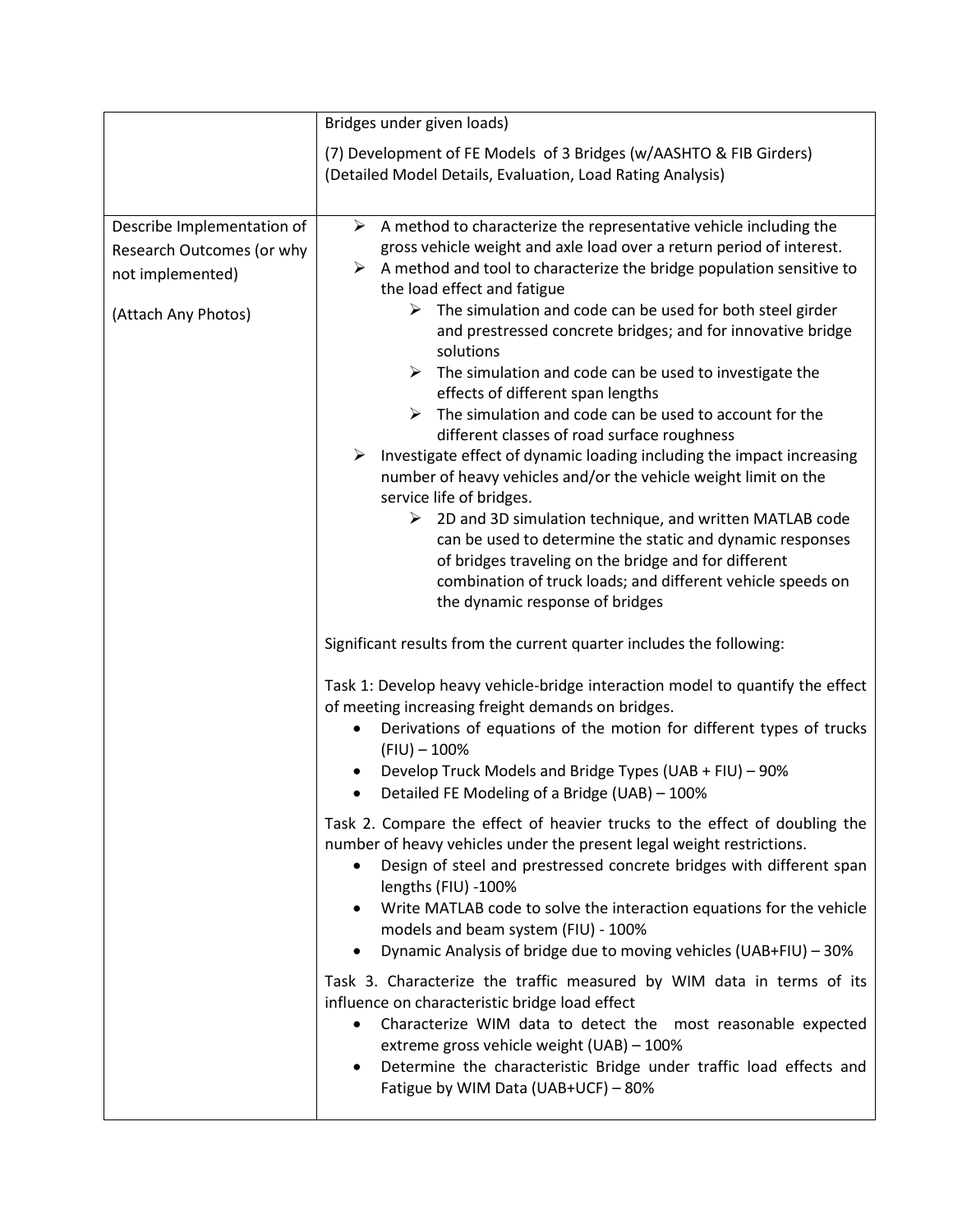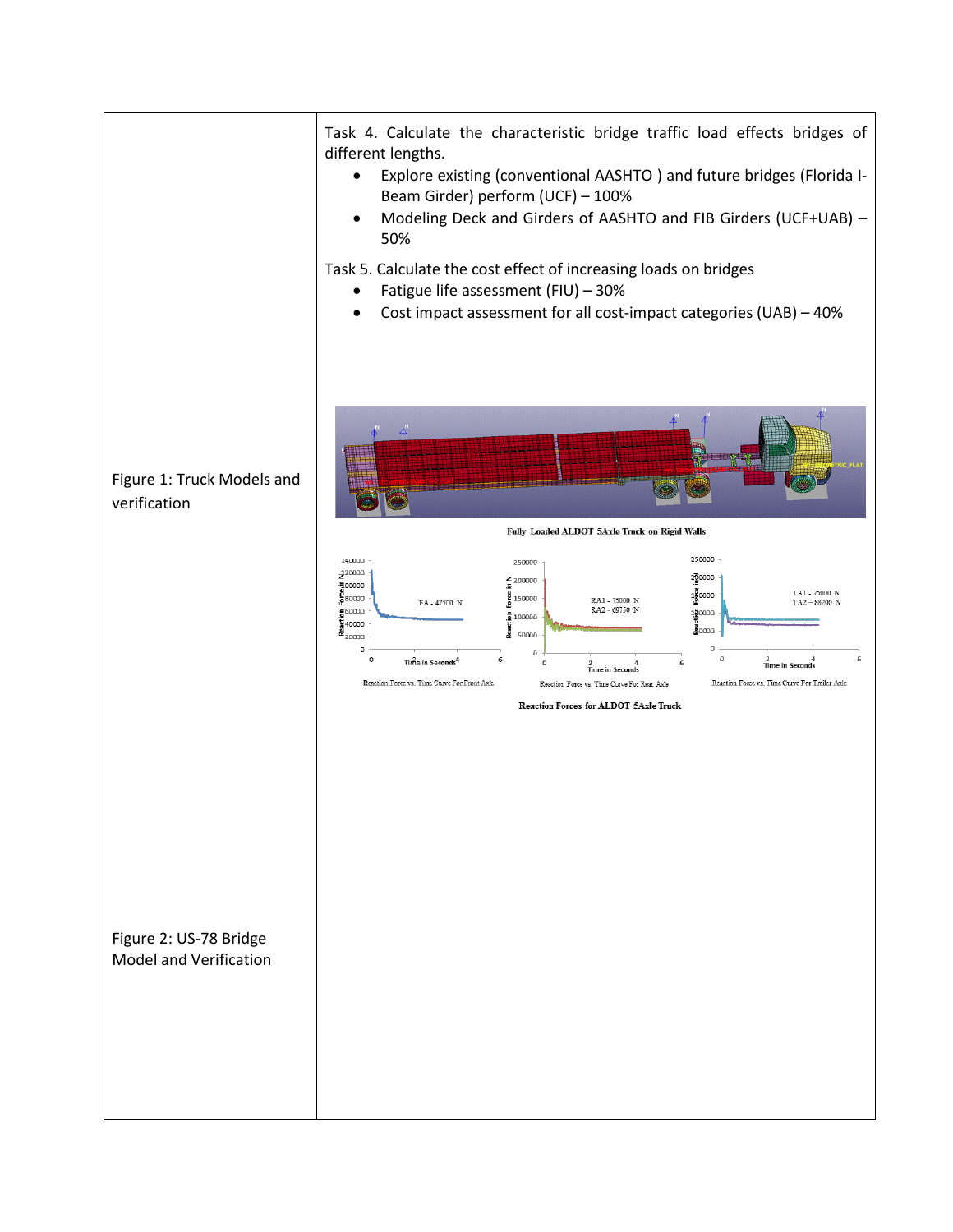